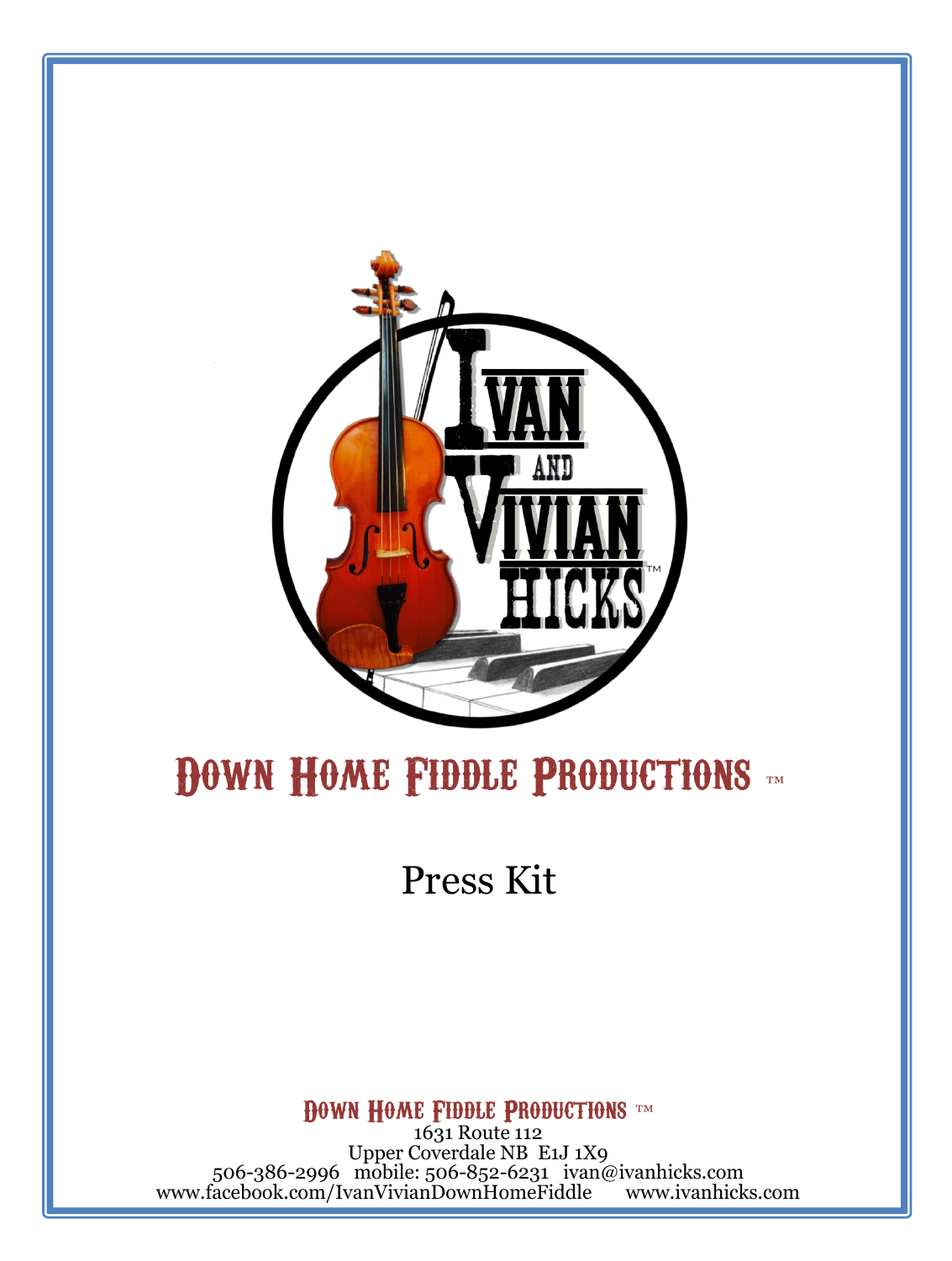



Greetings

Thank you for considering our press materials.

We are Ivan and Vivian Hicks, a husband and wife duo specializing in the Downeast style of fiddle music made most popular across Canada by the late, great Don Messer of the province of New Brunswick. Fiddle music has played a role in the lives of Maritimers for centuries and today still sees audiences flocking to shows to experience traditional music and many children are taking up the fiddle.

In our press materials we have included the CD "Most Requested" and encourage you to listen to track # 1, "Shingle the Roof & Diamond Lil". Also included are my biography and music books of some of my original compositions.

For decades we have toured Canada and the United States, being called musical ambassadors, and now is the time to bring the music 'home' to where its original roots are; Scotland with the Shetland Islands, Ireland, Wales and England. We are eager to share our Downeast style with your audiences in concerts as well as offering workshops and jams.

Let us arrange for an interchange of cultures! One of the important parts of culture and tradition is to share and learn each others.

Sincerely,

Ivan Hicks

**DOWN HOME FIDDLE PRODUCTIONS** TM

1631 Route 112 Upper Coverdale NB E1J 1X9 001-506-386-2996 mobile: 001-506-852-6231 ivan@ivanhicks.com<br>ww.facebook.com/IvanVivianDownHomeFiddle www.ivanhicks.com www.facebook.com/IvanVivianDownHomeFiddle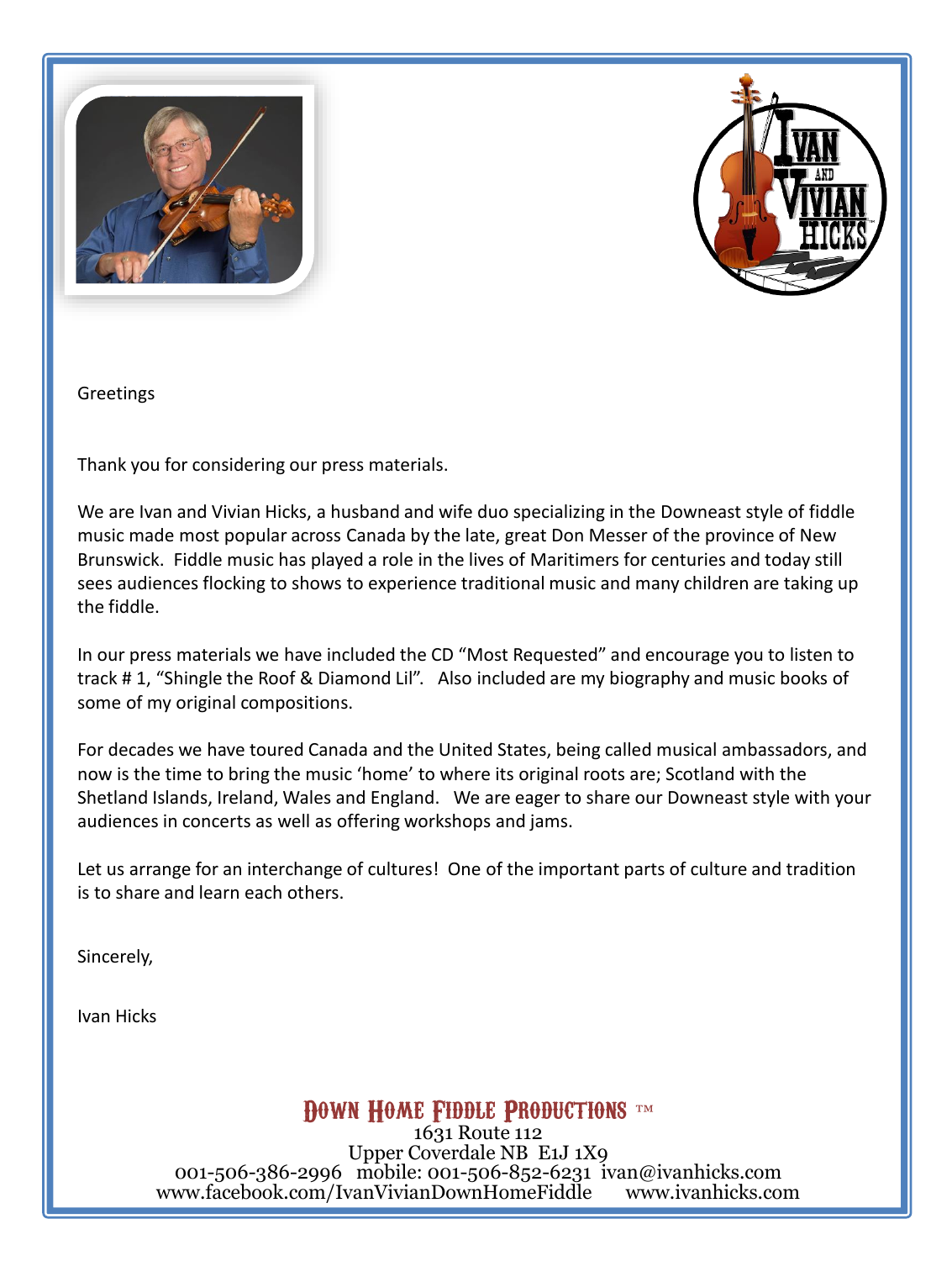

# Biography



Ivan and Vivian Hicks are distinguished for their contribution to preserve and promote old-time fiddling throughout North America. Their music has roots steeped in tradition but their approach to getting it into the hearts and minds of people is modern and innovative.

Whether they are supporting school children to learn the violin or inviting entire motor coaches of intrigued music lovers into their home, their down-home approach means new friends and fans of their music emerge each day.

They blend this with a busy schedule of performances across Canada and the United States and an active interest in recognizing new talented musicians and bringing them to the stage with them.

Ivan Hicks, a member of the North American Fiddlers Hall of Fame, has been playing old-time music for 70 years, is an accomplished composer, recording artist, performer and mentor and lively ambassador for Atlantic Canada's heritage.

He believes his musical talent is a gift, a special legacy passed to him from his parents, and he has invested it generously in present and future generations. His contribution was recognized recently when he was awarded the Order of New Brunswick.

Throughout the years he has been a member of various bands including the Marshwinds dance band (1969-1990) and Maritime Express, an old-time and bluegrass band (1979-2005). In the late 1970s he formed the community fiddle group Sussex Avenue Fiddlers of which he is director.

He continues to attend and perform at numerous fiddling events and has judged many fiddling contests throughout Canada. He is a consultant for various aspects of the music business and is an organizer and promoter of concerts and tours. Within his own community he was a co-founder of the Riverview Arts Centre.

Ivan and Vivian have won many honours and accolades throughout the years, including both being inducted into the New Brunswick Country Music Hall of Fame.

They host motor coach tours in their home, bringing about 60 people at a time in to enjoy a full course meal, a home and garden tour, and an old-time fiddling concert. During the Christmas season, they invite hundreds of people into their professionally decorated home to enjoy country Christmas concerts. They offer a full slate of house concerts, workshops and host family and corporate events as well.

Within their home is a memorabilia room that chronicles not just Ivan and Vivian's story, but the history of old-time fiddling music and it is shared with all visitors to their home. They have also established within their home an impressive music archive and library where old-time music can be heard and researched.

#### **DOWN HOME FIDDLE PRODUCTIONS** ™

1631 Route 112 Upper Coverdale NB E1J 1X9 001-506-386-2996 mobile: 001-506-852-6231 ivan@ivanhicks.com<br>ww.facebook.com/IvanVivianDownHomeFiddle www.ivanhicks.com www.facebook.com/IvanVivianDownHomeFiddle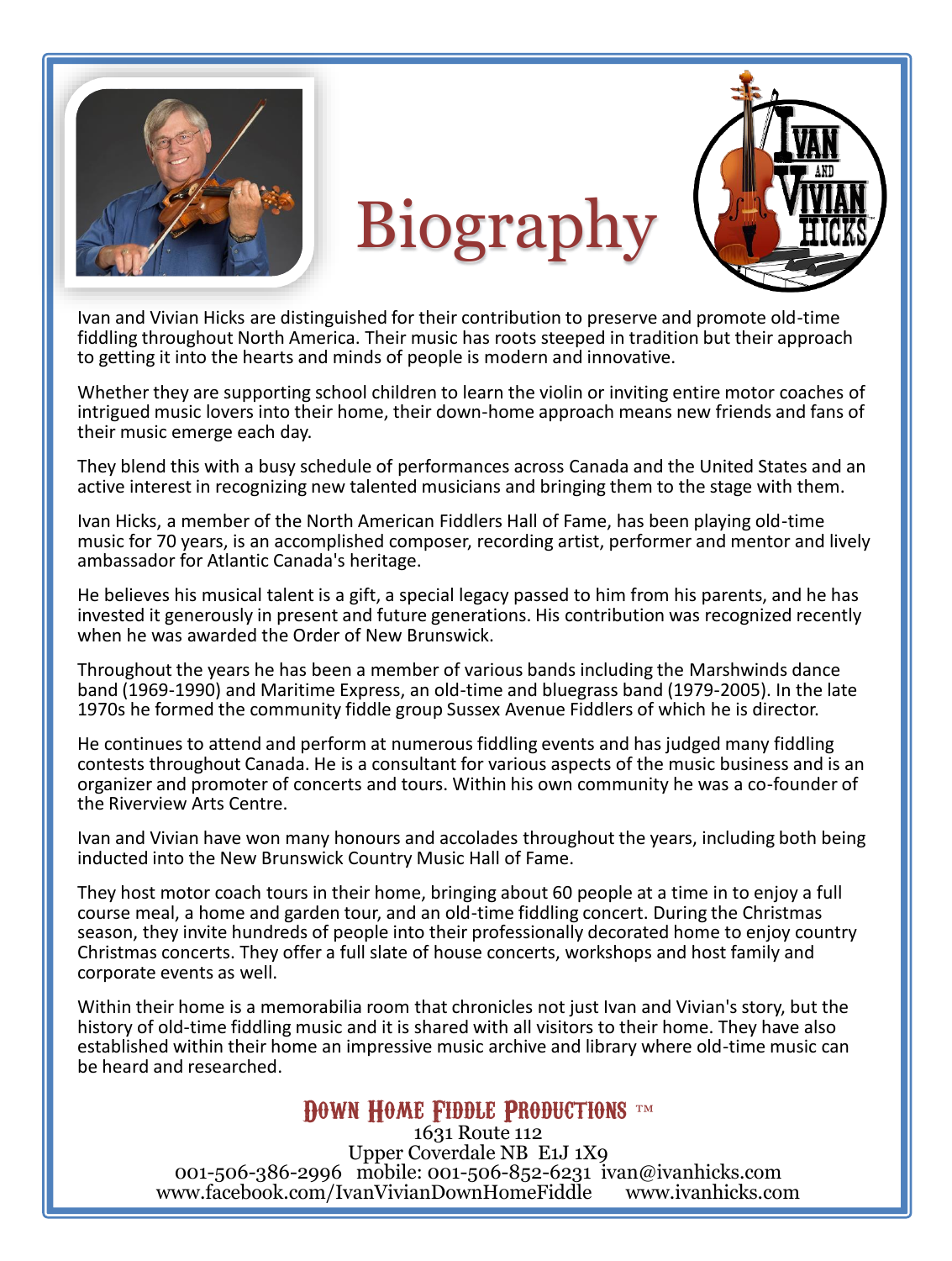

Facts



- $\clubsuit$  Released 15 albums and is a Nashville recording artist
- Has performed with artists such as Chubby Wise, Vassar Clements, Kenny Baker, Graham Townsend, Mark O'Connor, Johnny Gimble, Ned Landry, Alasdair Fraser and John Hartford.
- Composer of over 50 tunes and has published two books of fiddle tunes
- Hosted his own radio show for 13 years on CFQM Radio, Moncton NB
- Co-founder and director of the Maritime Fiddlers Association
- Director of the National Old Time Fiddlers Association, USA
- $\cdot$  President and organizer of the Fiddles of the World international event, Halifax NS 1999
- ❖ President of the New Brunswick Country Music Hall of Fame
- $\clubsuit$  Regular guest on the ATV television program "Up Home Tonight" for 8 years in the 1980's
- Two time Maritime Fiddle Champion 1979 & 1980
- ❖ Atlantic Old-Time Fiddle Champion
- Canadian Old-Time Fiddle Contest Top 10 finalist
- New Brunswick Country Music Hall of Fame Inductee Ivan 1985, Vivian 1996
- Nominated for 2001 East Coast Music Award (ECMA) for "Generations" Album
- Winner of 2002 ECMA for "Volunteer of the Year"
- Her Majesty Queen Elizabeth's 50th Anniversary Commemorative Award 2002
- Winner 2008 ECMA "Stompin' Tom Award"
- ❖ Recipient of Governor General of Canada 125<sup>th</sup> Anniversary Award Recognition of Significant Contributions to Compatriots, Community and to Canada.
- ❖ Featured in Fiddler Magazine
- $\clubsuit$  Has biography published, "Fifty Years of Fabulous Fiddle Music" by Allison Mitcham
- ❖ Her Majesty Queen Elizabeth's Jubilee Award
- $\clubsuit$  Order of New Brunswick outstanding contributions to the social, cultural or economic wellbeing of New Brunswick and its residents - 2014

#### **DOWN HOME FIDDLE PRODUCTIONS** ™

1631 Route 112 Upper Coverdale NB E1J 1X9 001-506-386-2996 mobile: 001-506-852-6231 ivan@ivanhicks.com<br>ww.facebook.com/IvanVivianDownHomeFiddle www.ivanhicks.com www.facebook.com/IvanVivianDownHomeFiddle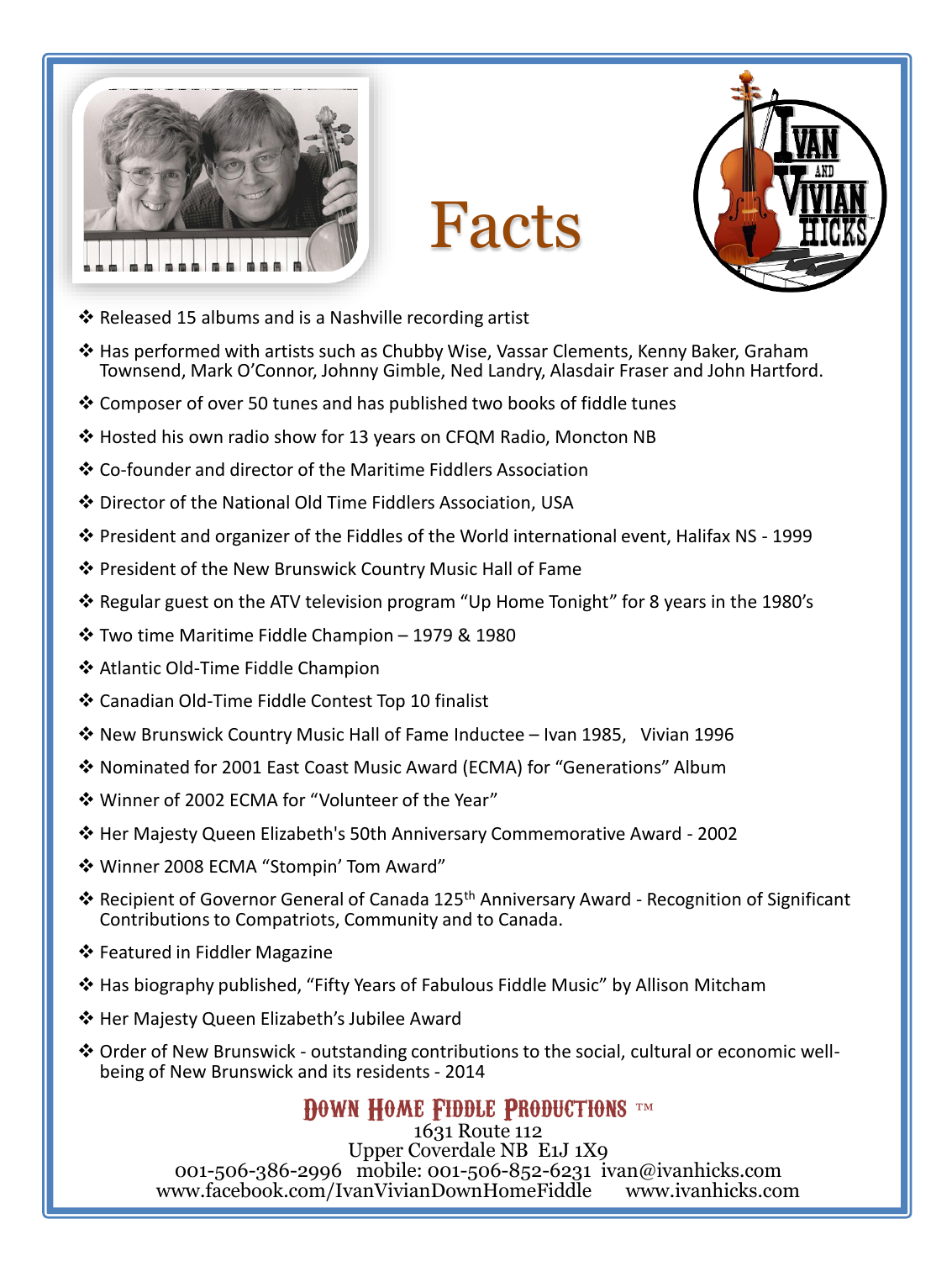

## 2018 Events



| Jan 14                          | Ivan and Vivian plus guests entertain senior residents - 190 Carson Drive, Moncton NB         |
|---------------------------------|-----------------------------------------------------------------------------------------------|
| <b>Jan 23</b>                   | Ivan & Vivian Entertain at Ruby Hall, Jordan Lifecare Centre, River Glade NB                  |
| Jan 27                          | Multiple Sclerosis fundraiser breakfast with music - Lions Hall, Riverview NB                 |
| Feb 17                          | Fiddle Doo and Potluck Hosted by Ivan & Vivian - Lions Hall, Salisbury NB                     |
| Apr 6                           | Brunch with Kitchen Party - Adair's Lodge, near Sussex NB                                     |
| Apr 21                          | Maritime Fiddlers Association Workshop & Concert - Bible Hill School, Bible Hill, NS          |
| Apr 28                          | House Concert at Hicks Residence: Roxeen & Dalrymple - Upper Coverdale NB                     |
| May 12                          | 30 <sup>th</sup> Annual Super Fiddle Show - Royal Theatre Riverview Arts Centre, Riverview NB |
| May 26                          | Fiddle Doo & Potluck - Lions Hall, Harvey Station NB                                          |
| May 27                          | House Concert at Hicks Residence: Teresa Doyle, Upper Coverdale NB                            |
| June 9                          | 40th Anniversary event for Renfrew County Fiddlers - Renfrew ON                               |
| <b>Jun 16</b>                   | Moncton Highland Games Entertainment - Hal Betts Sportsplex, Moncton NB                       |
| <b>Jun 30</b>                   | Fiddles on the Tobique - Canoe river run from Nictau to Riley Brook, NB.                      |
| July 1                          | Fundy Trail Concert - Fundy Trail Parkway, St. Martins NB                                     |
| July 6-8                        | Maritime Fiddle Festival - Dartmouth, NS                                                      |
| July 17                         | Music in Millidgeville Concert Series - Parkland Saint John Gazebo, Saint John NB             |
| Aug 1                           | House Concert at Hicks Residence: Paul McKenna Band & Lumber Jills - Upper Coverdale NB       |
| Aug 2                           | House Concert at Hicks Residence: Gary Reid's "A Life of Sorrow - The Life and Times of       |
|                                 | Carter Stanley" A theatrical performance with music, Upper Coverdale NB                       |
| Aug 3-5                         | North Rustico Country Music Festival - North Star Arena, North Rustico PEI.                   |
| Aug 5                           | Atlantic Fiddlers Jamboree - Mont Carmel, PEI                                                 |
| Aug 7                           | Victoria Park Concert Series - Victoria Park, Moncton NB                                      |
| Aug 9                           | Miramichi Folksong Festival - Beaverbrook Kin Centre, Miramichi NB                            |
| <b>Aug 16</b>                   | Special Guests at Scott Woods Tour Concert - Coverdale Centre, Riverview NB                   |
| Aug 31                          | NB Country Music Hall of Fame Concert - Saint John Exhibition, Saint John NB                  |
| Sept 8                          | House Concert at Hicks Residence: Ray Legere and Adam Olmstead - Upper Coverdale NB           |
| Sept 15                         | Second Mile Food Bank 2nd Annual Concert - Moncton Wesleyan Life Centre, Moncton NB           |
| Sept 16                         | Harvest Festival Dinner & Show - Adair's Wilderness Lodge, Shepody NB                         |
| Oct 13                          | 35th Anniversary New Brunswick Country Music Hall of Fame, Banquet, Induction Ceremonies      |
| and Gala Concert - Bathurst, NB |                                                                                               |
| Oct 16                          | House Concert at Hicks Residence: Calvin Vollrath - Upper Coverdale NB                        |
| <b>Nov 18</b>                   | Tis the Season Show - Riverview Arts Centre, Riverview NB                                     |
| Nov 24                          | An Acoustic Christmas - St. Andrew's Presbyterian Church, Moncton NB                          |

Keep checking our website as more and more dates are added: www.ivanhicks.com

**DOWN HOME FIDDLE PRODUCTIONS** ™

1631 Route 112 Upper Coverdale NB E1J 1X9 001-506-386-2996 mobile: 001-506-852-6231 ivan@ivanhicks.com www.facebook.com/IvanVivianDownHomeFiddle www.ivanhicks.com